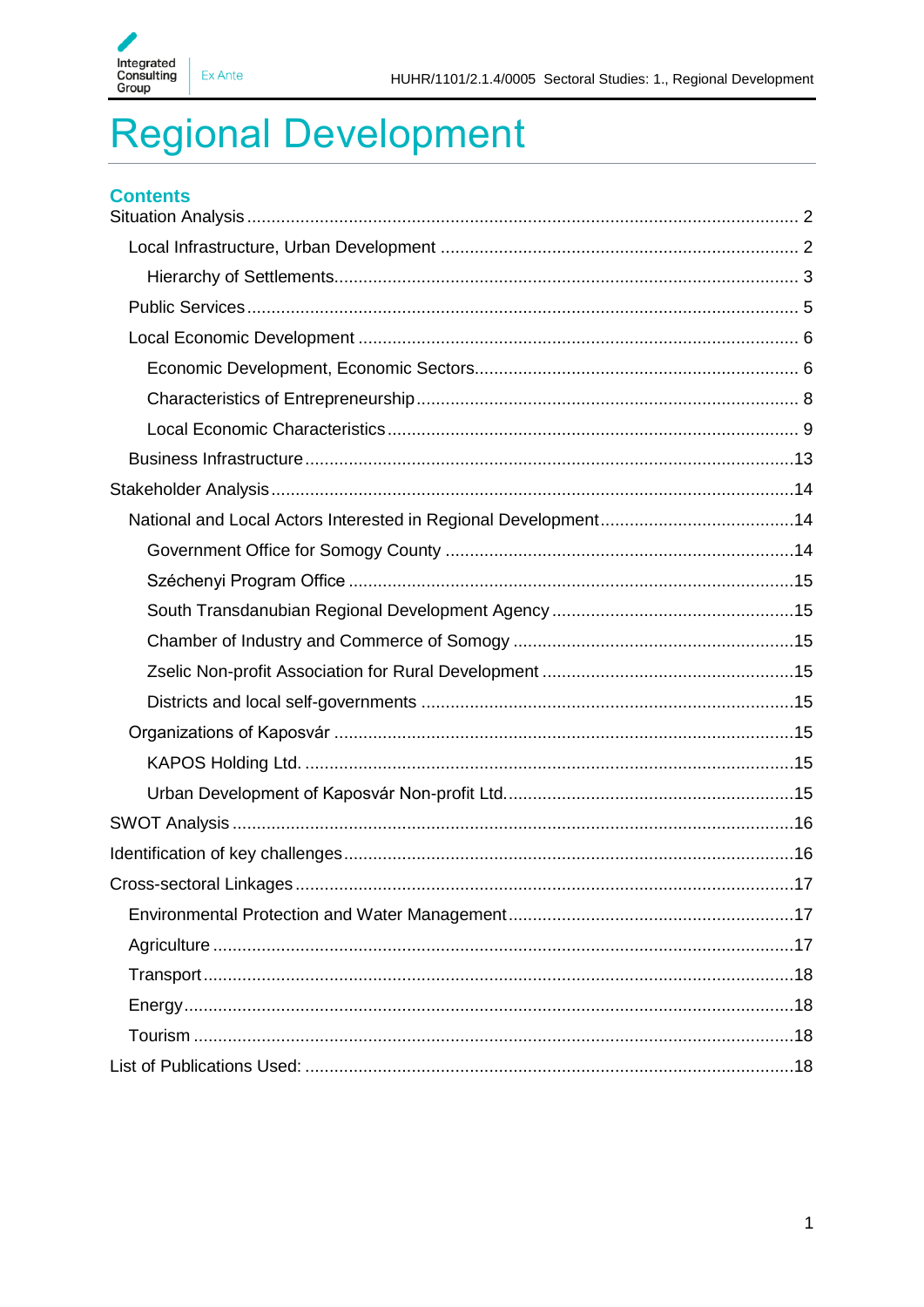

# <span id="page-1-0"></span>**Situation Analysis**

Somogy County is situated in the southwest of Hungary, south of Lake Balaton. It is part of the South Transdanubian Region, bordered by the counties of Zala, Fejér, Tolna, Baranya and Veszprém and by Virovitičko-podravska and Koprivničko-križevačka counties from Croatia. It's area is 6036 km<sup>2</sup> which is approximately 6.5% of the territory of Hungary, with a population of 318 thousand inhabitants (2013) which is approximately 3.2% of Hungary's population.

### <span id="page-1-1"></span>**Local Infrastructure, Urban Development**

The county capital is Kaposvár with a population of 65 thousand people and there are 15 cities (Siófok, Marcali, Barcs, Nagyatád, Balatonboglár, Csurgó, Balatonlelle, Fonyód, Tab, Nagybajom, Lengyeltóti, Kadarkút, Zamárdi, Balatonföldvár, Igal).



**1. figure Map of the Somogy districts (TEIR, 2013)**

Earlier the county was divided into 11 sub-regions and since the administrative reorganization in 2013 it consists of 8 district (Fonyódi micro-region and Lengyeltóti micro-region have been merged into Fonyódi district; Siófok micro-region and Balatonföldvári micro-region have been merged into Siófoki district, Kaposvár micro-region and Kadarkúti micro-region have been merged into Kaposvári district; also, Somogyfajsz form Marcali district has been transferred to Kaposvár district).

Looking at the internal structure of the county from the economic point of view, three distinctive areas with outstanding level of economic development can be highlighted:

### *The Area Around Lake Balaton*

The garland of settlements around Lake Balaton from Siófok to Marcali is characterised by a well-developed transport infrastructure (M7, rail) and with an economy mainly based on tourism; in major cities manufacturing industry has a long tradition as well. This region has close relationship with the lakeside settlements situated in Zala and Veszprém counties.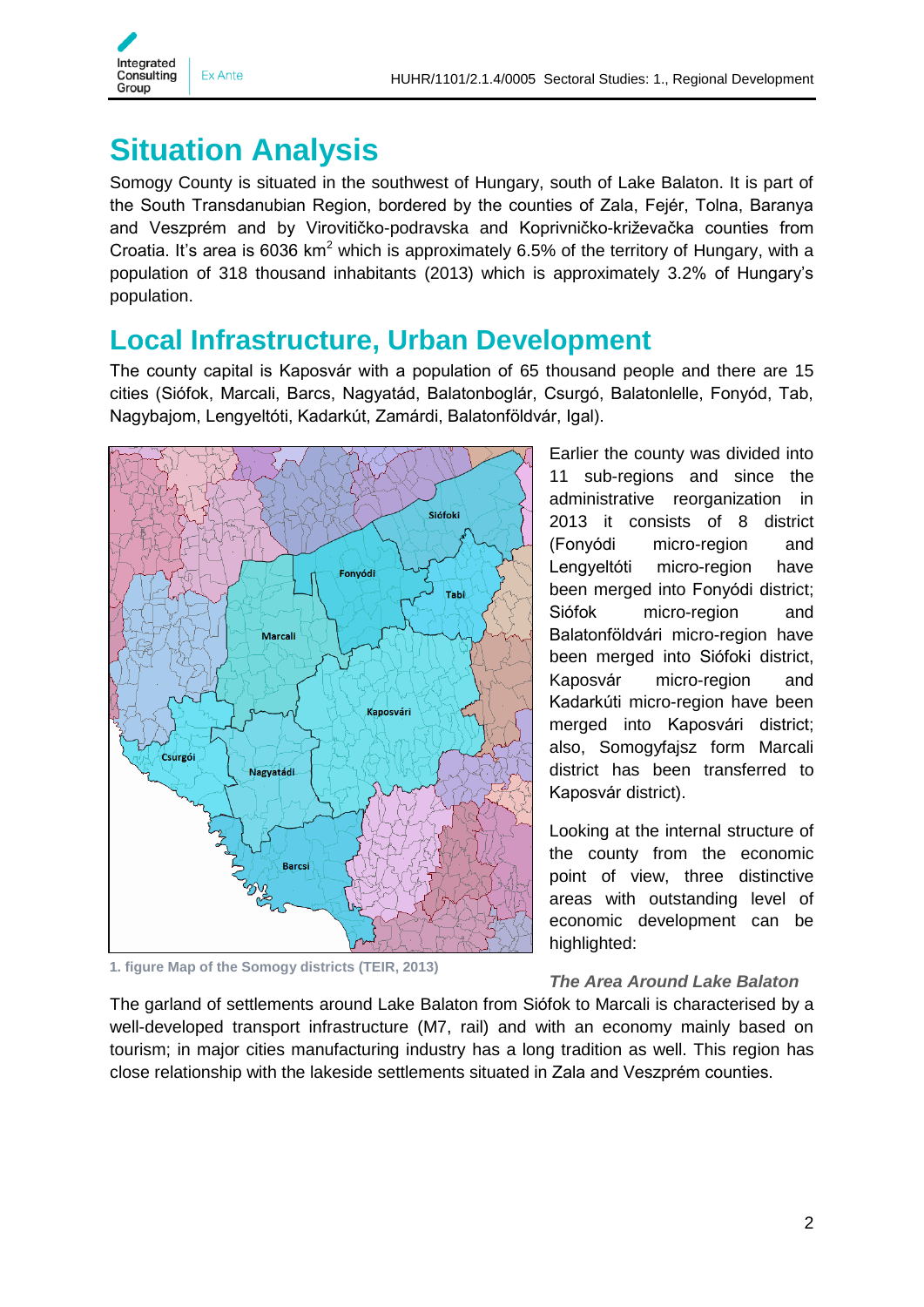

#### *Kaposvár Region*

This region includes Kaposvár and surrounding communities, characterised by developed service sector but processing industry capacities are also present. The area of Dombóvár in Tolna County – with the basis of the settlements along road No. 61 - is closely connected to Kaposvár region. The connection between Kaposvár and Dombóvár could be further strengthened with the construction of the planned M9 motorway*.*

#### *Southern Area of Somogy*

The southern part of the county is in the worst position (Inner Somogy, settlements along Dráva), but in small settlements away from the towns and the main transport routes (Outer Somogy) negative trends can be observed. This area of the county can be characterised by relatively low population density, and high rate of unemployment; the level of income and the qualification of labour force are significantly below the county average.

### <span id="page-2-0"></span>**Hierarchy of Settlements**

Excluding the agglomeration zone besides Lake Balaton, Somogy County is strongly a rural region and town-deficient in a functional sense. The county has 245 settlements, of which 16 are towns. Nine out of the 16 towns are located in the Lake Balaton Priority Resort Area which shows the unbalanced territorial development. The resort area occupies only 30% of the county involving 69 settlements. Kaposvár is the only medium-sized town where 21% of the county's population lives. 15 towns are small towns, of which only Siófok has a population above 20 thousand. The population of Nagyatád, Marcali and Barcs is over 10 thousand and there are 9 towns with a population of less than 5000 people. 52.4% of the county population lives in towns. Besides the above towns, 2 medium-sized large villages, 48 villages with the population above 1000 inhabitants, and numerous small, very small and tiny villages with less than 1000 inhabitants made up of the county.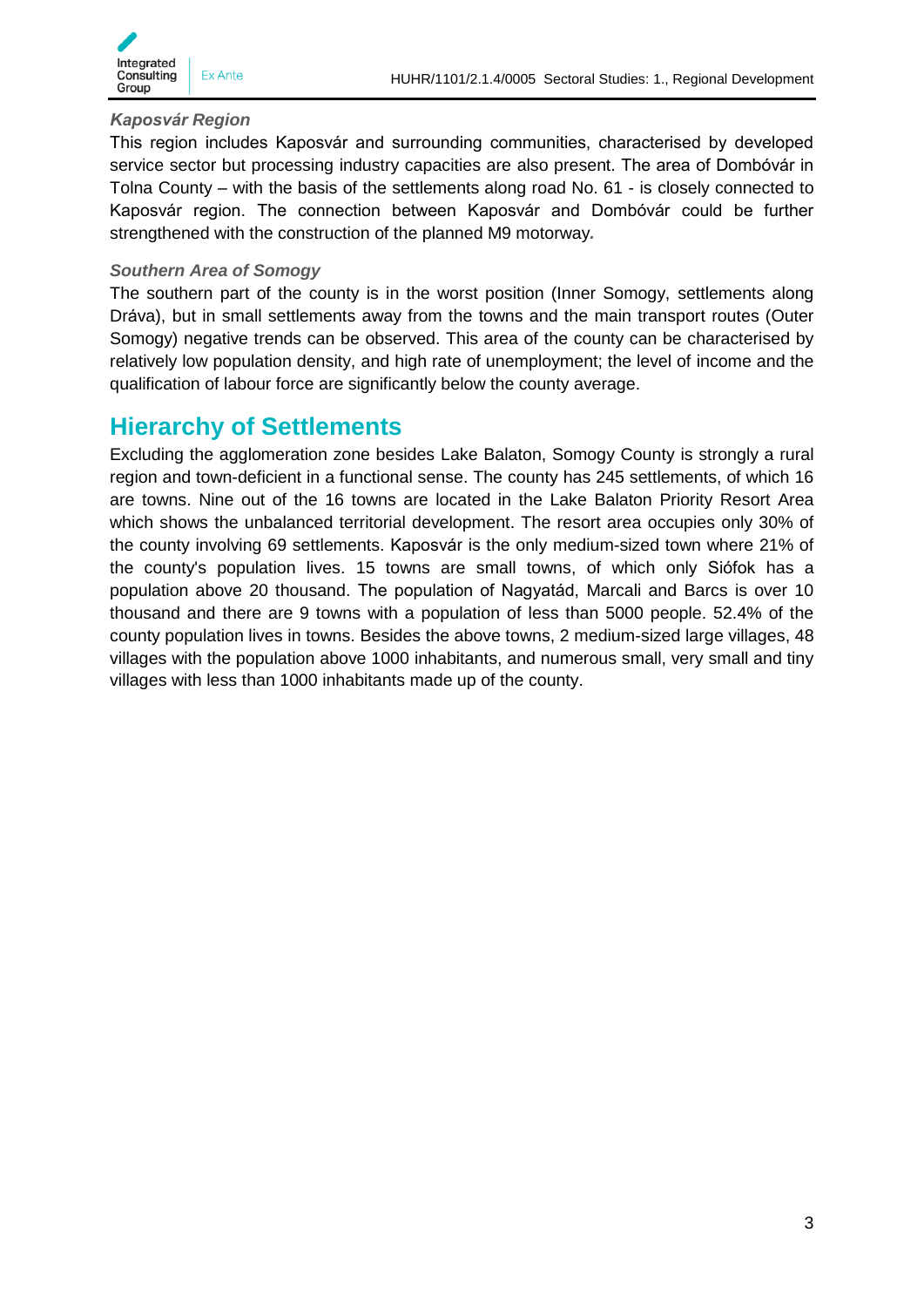





Some settlements are short of connections to the cities (e.g Tab–Lengyeltóti–Marcali, Kaposvár–Marcali); there are settlements to be reached by side-road only (e.g. Csurgó, Tab, Lengyeltóti). Deficiencies in the road transport network are mostly due to the geographical characteristics of the region but unfortunately are to blame for the decrease in the functions of settlements. Connections between cities and settlements found in their surroundings are poor. It happens quite often to take a by-pass to reach the neighbouring settlement (e.g. Karád–Somogymeggyes etc.).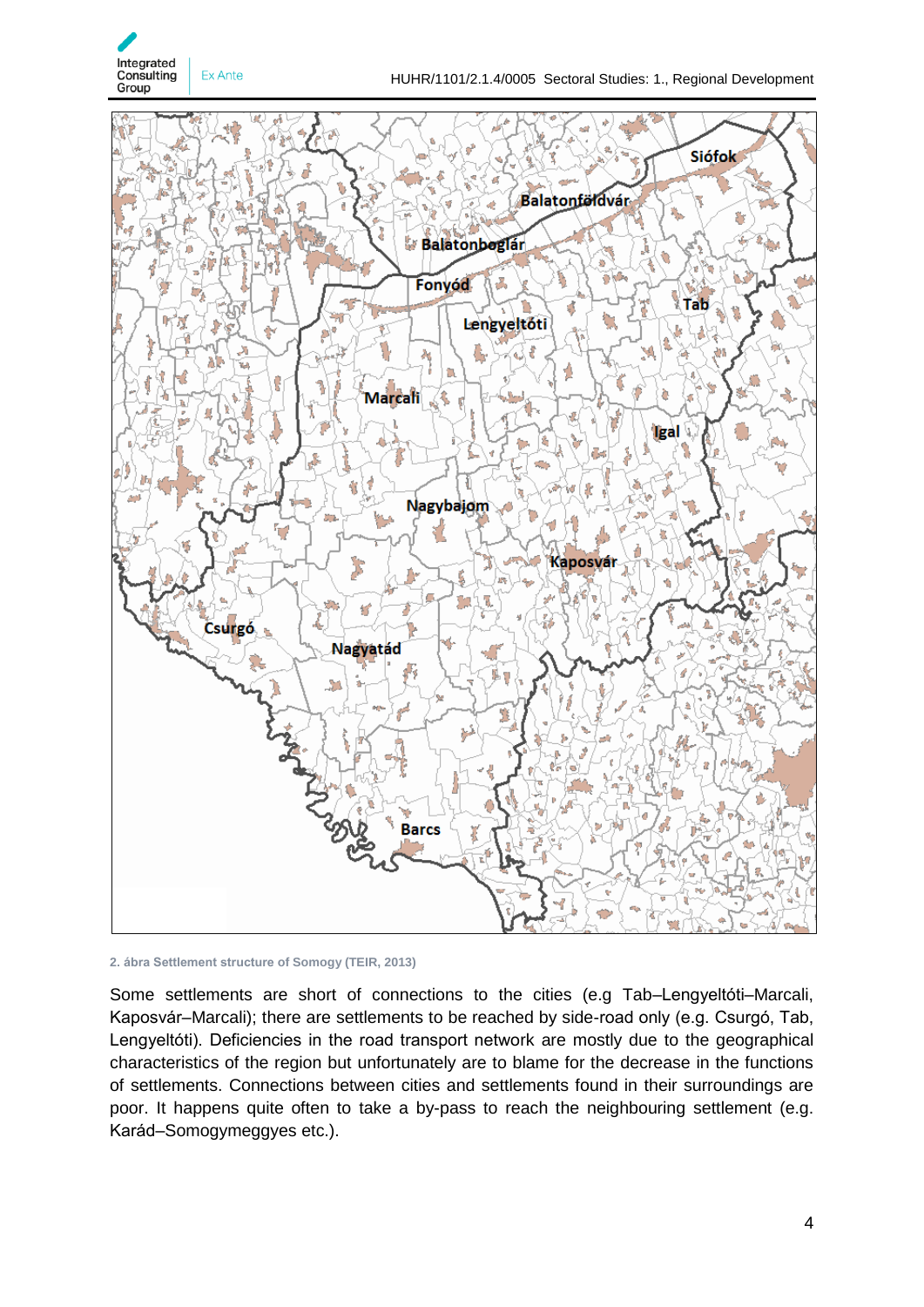Almost one-third of the communities are dead-end settlements which can be perceived differently as a position of a settlement with a short access road to a road creating good relations might be beneficial due to the exemption of transit traffic. Having a long access road connecting to a side-road that ensures poor relations might lead to a disadvantaged situation (the most of the dead-end villages located around Tab, in the Zselic and the north of Kaposvár).

The transport situation of the county is exacerbated by the fact that the major part of the existing road network – regarding its structure, capacity, general condition – does not meet the demand expected

The structure of small villages in Somogy county is about to change. Further decline of the population will lead to significant change some decades later in the spatial structure and more than 100 villages will be extinct. A tool for the retention of population in the villages could be the task- and responsibility-shared equal co-operation of the small and tiny villages on the basis of a reasonable transport system or the local public transport within the group of settlements.

# <span id="page-4-0"></span>**Public Services**

#### *Water Supply*

In respect of the water quality, it is enough to examine the county capital's water supply system; Kaposvár can ensure its water supply from its own water basin. Running water supply is available almost everywhere in the county (the percentage of households with tap water is higher than the country average, and it shows a continuous improvement. In 2009 this rate exceeded 96%; the country average is just under 95%).

#### *Sewage System, Sewage Treatment*

Because of the specificity of settlement patterns of Somogy, the small village areas have no sewage handling. Areas with sewerage system can be found on the Balaton holiday zone, riverside of Drava and on the urban territories.

By the KSH data, it can be seen, that from the 244 settlements of the county, just 93 have a modern drainage system and sewage treatment. The proportion of households with drainage is the highest in the subregion of Fonyód (75,93%), Barcs, Kaposvár and Siófok, the lowest rate can be found in Kadarkút subregion (0%) and Tab subregion (22,25%).

The quantity of treated wastewater has been growing since 2004 as well. KSH series show that the whole treated wastewater of the county is treated biologically or in sewage works with three-level cleaning process.

Where the sewerage is missing, wastewater is collected in cesspits and by sniffing trucks. Then this wastewater is made harmless in a sewage works, which are able to provide exhaustion possibilities to trucks.

#### *Waste Management*

The quantity of created and transported solid municipal waste had been growing until 2008, and then it started to radically reduce. In the one hand the reason of the reduction is the spread of green thinking; in the other hand, the prices of the transportation have been raised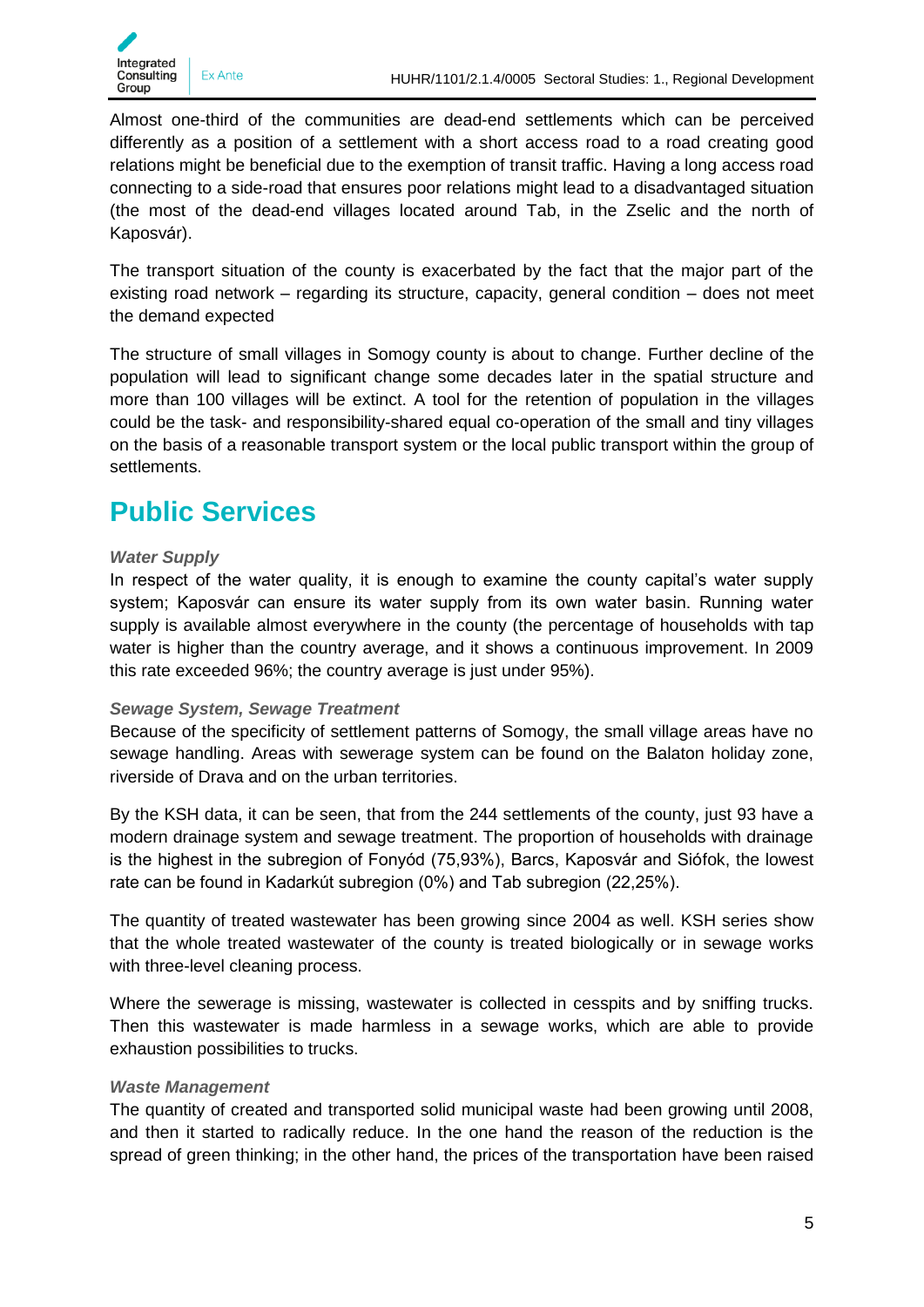

a lot. Consequently the number of illegal landfills is probably continuously rising. But this hypothesis cannot be proved in the KSH statistics.

The proportion of selectively collected waste is really low from the whole transported communal waste (in 2011 it was just 0,71%). It means that reuse and recycling have a high unexploited potential, which can be utilised in the long run if the market conditions are appropriate.

### *Power Supply*

Read more about the power of supply in the "Energy" study.

# <span id="page-5-0"></span>**Local Economic Development**

### <span id="page-5-1"></span>**Economic Development, Economic Sectors**

The GDP per capita in Somogy County is the one-fourth of the EU average and half of the Hungarian average. Gross added value of Somogy to the total production of the country is only 2%, while 3.2% of the population lives in this county. The low standard of living is evidenced by the fact that the average incomes in Somogy County equal only to the quarter of the Hungarian average incomes.

|           | <b>Economic sector</b>                                   | <b>Total</b><br><b>Persons</b> | <b>Total</b><br>$100 =$ last year's<br>same period |  |  |
|-----------|----------------------------------------------------------|--------------------------------|----------------------------------------------------|--|--|
| A         | Agriculture                                              | 3522                           | 96,4                                               |  |  |
| B         | Mining                                                   | 6                              | 40,0                                               |  |  |
| с         | Processing industry                                      | 19 4 36                        | 93,0                                               |  |  |
| D         | Energy, water management                                 | 99                             | 86,8                                               |  |  |
| $B+C+D$   | Industry without energy and water<br>management          | 19541                          | 92,9                                               |  |  |
| E         | Water and waste water<br>management, waste<br>management | 2 4 5 2                        | 103,8                                              |  |  |
| $B+C+D+E$ | Industry                                                 | 21 993                         | 94,0                                               |  |  |
| F         | Construction                                             | 3 1 1 7                        | 85,5                                               |  |  |
| G         | Commerical vehicle servicing                             | 5 3 6 1                        | 98,6                                               |  |  |
| H         | Transportition and warehousing                           | 2624                           | 102,0                                              |  |  |
| -1        | Accomodations                                            | 2 1 3 8                        | 92,9                                               |  |  |
| J         | IT                                                       | 167                            | 88,8                                               |  |  |
| K         | Finances and insurance                                   | 256                            | 78,8                                               |  |  |
| L         | Property management                                      | 413                            | 123,7                                              |  |  |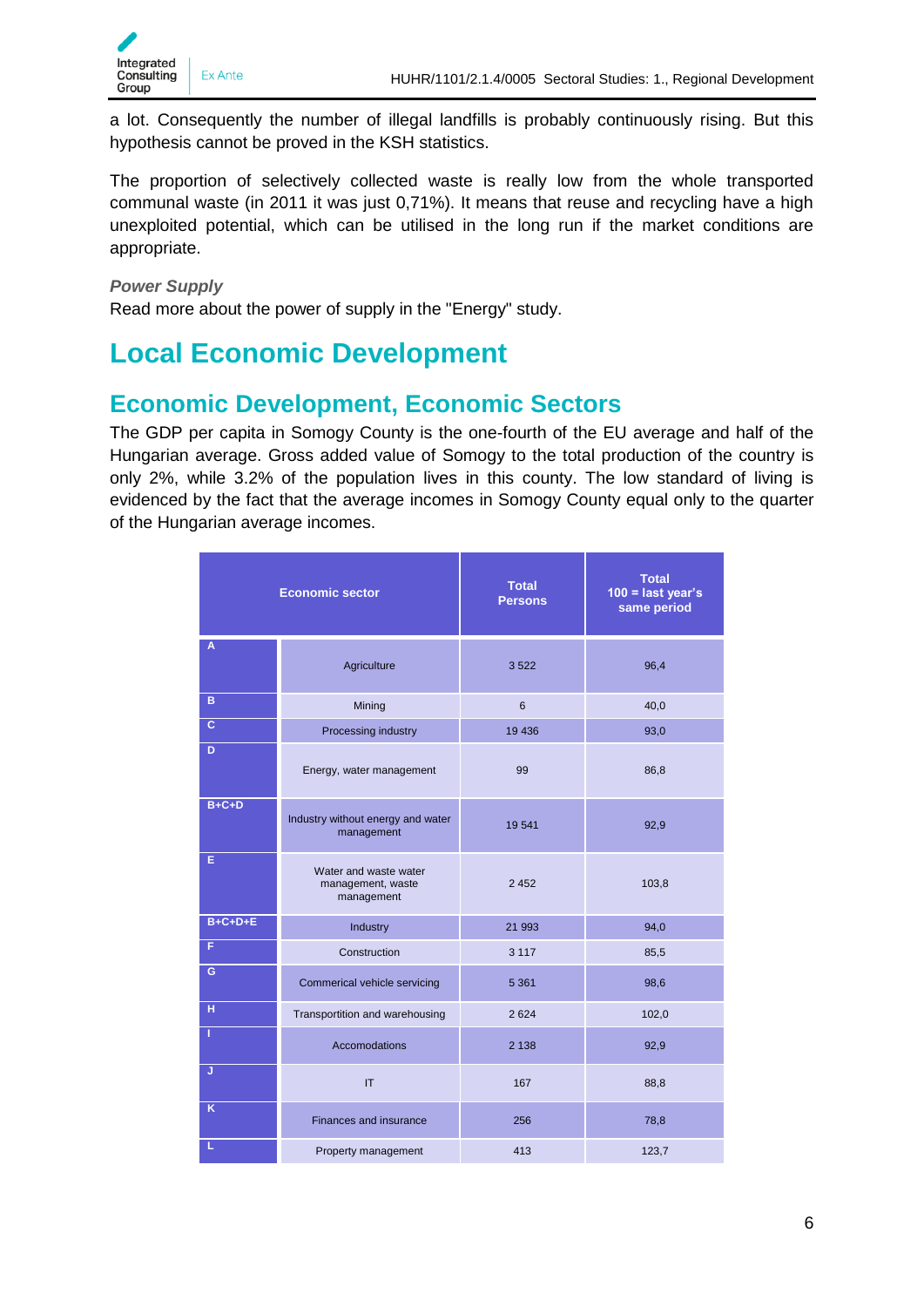

| M            | Profession research               | 745    | 140,0 |  |
|--------------|-----------------------------------|--------|-------|--|
| N            | Administration                    | 1935   | 110,6 |  |
| $\circ$      | Public administration and defence | 5814   | 101,0 |  |
| P            | Education                         | 7650   | 97,0  |  |
| Q            | Social and health care            | 11 372 | 111,0 |  |
| $\mathbb{R}$ | Arts and entertainment            | 862    | 84,5  |  |
| $\mathsf{s}$ | Other services                    | 237    | 47,2  |  |
| $A-S$        | <b>Total</b>                      | 68 205 | 98,1  |  |
|              | From this:                        |        |       |  |
|              | private sector                    | 42 011 | 95,4  |  |
|              | public sector                     | 24 956 | 105,4 |  |

**1. table Number of employed people per economic sectors (HCSO, 2013)**

**Agriculture** plays a greater role regarding employment and GDP generation in the region than the national average. The only remaining sugar refinery of the country is located in the county, which has an impact on sugar beet cultivation and growing; also, significant processing capacity can be found in milk and meat processing/manufacturing areas.

Besides food industry, **timber industry** is the other a major capacity in the county. 2.2% of the country's industrial production was generated in Somogy County, and it was the highest value amongst the counties in the region. The value of industrial production per capita was 1.37 million HUF (the national average is 2.39) which takes Somogy to the top of the last tierce among the other counties.

|                                                         | <b>Baranya</b> | <b>Somogy</b>       | <b>Tolna</b>    | <b>Southern</b> |             |
|---------------------------------------------------------|----------------|---------------------|-----------------|-----------------|-------------|
| <b>Name</b>                                             | county         | <b>Transdanubia</b> | <b>National</b> |                 |             |
| <b>Production</b><br>volume index                       | 99,2           | 95,0                | 107,9           | 100,1           | 101,4       |
| <b>Production value</b><br>per citizen,<br>thousand HUF | 840,7          | 1 378,9             | 1 591,8         | 1 2 1 2 , 3     | 2 3 9 1 , 2 |

**2. table Comparative date - industry (county – region – national) (HCSO, 2013)**

The value of industrial production has significantly increased since 2009; unfortunately, data for year 2013 shows a nearly 10% drop compared to the same period last year. Employment in the industry sector decreased by 9%; from 18.000 to 16.496 employees from 2012 to 2013. The largest percentage of decrease in the employment was sustained in the **wood processing industry**; however the number of employees incresed by 15% in the **metal industry**. Regarding employment, **food industry** and the **production of electric equipment** have the biggest weight among the industrial sectors. Other major employers are the companies producing computer, electronic and optical products, metal basis and metal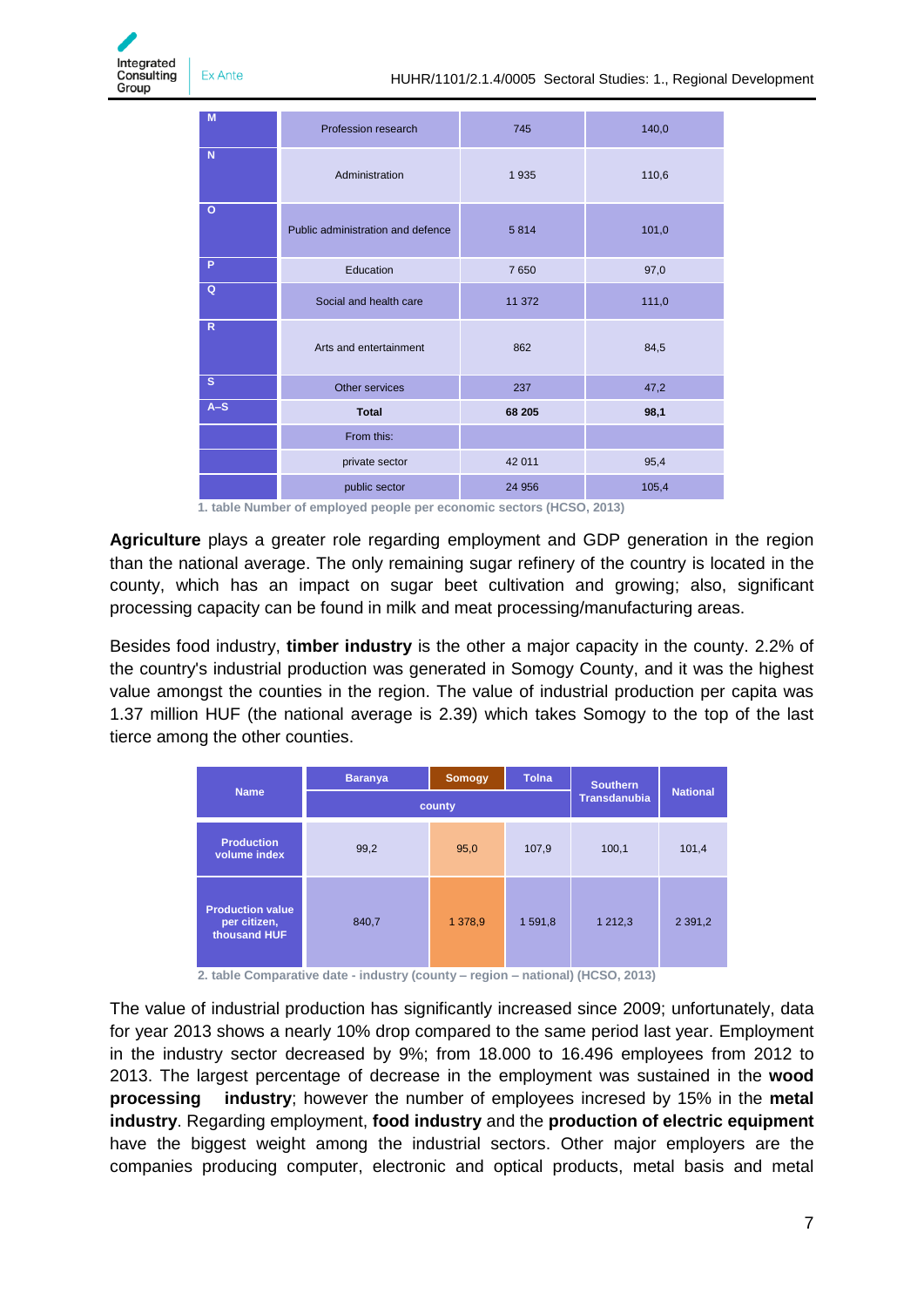products, textiles, clothing, leather and leather products, paper products and wood processing, printing.

|               |                                                             | <b>Internal</b>                              | <b>Export</b> | <b>Total</b> |                            | <b>Production</b><br>per<br>employee,<br>thousand |  |  |
|---------------|-------------------------------------------------------------|----------------------------------------------|---------------|--------------|----------------------------|---------------------------------------------------|--|--|
| <b>Period</b> | <b>Production</b>                                           |                                              | sale          |              | <b>Employed</b><br>persons |                                                   |  |  |
|               |                                                             | million HUF                                  |               |              |                            |                                                   |  |  |
|               |                                                             |                                              |               |              |                            |                                                   |  |  |
|               |                                                             | Without industry, water and waste management |               |              |                            |                                                   |  |  |
| 2012.         | 542 978                                                     | 69 914                                       | 472 771       | 542 685      | 18 103                     | 29 9 93                                           |  |  |
| 2013.         | 479 304                                                     | 65 999                                       | 413 265       | 479 264      | 16 49 6                    | 29 0 56                                           |  |  |
|               | 100 = same period, previous year                            |                                              |               |              |                            |                                                   |  |  |
| 2013.         | 90,6                                                        | 93,2                                         | 90,3          | 90,7         | 91,1                       | 99,5                                              |  |  |
|               | 2. Johns Deadmatics of the Lead inductive of Company (HCCO) |                                              |               |              |                            |                                                   |  |  |

**3. table Production of the local industry of Somogy (HCSO)**

In the economy of Somogy county **tourism** plays an important role, and it mainly concentrates on the settlements near the shore of the **Lake Balaton Priority Resort Area**. Lake Balaton is the number one destination of the county and the second largest major tourist destination in Hungary; and it is also a leading tourist destination of the South Transdanubian region as well. The main attraction of the area is the existence of the natural waterfront, which gives an ideal opportunity for the classic waterfront recreation; but one can find a large number of service providers of active recreational opportunities (sailing, cycling, fishing, horse riding, etc.). In addition, In Somogy prominent attractions are the **natural environment, thermal and mineral water**.

### <span id="page-7-0"></span>**Characteristics of Entrepreneurship**

At the end of 2013 the number of registered enterprises in Somogy County was 56.204 (3.33% of the number of enterprises in Hungary). The number of registered enterprises per 1000 inhabitants in Somogy was 178, which makes it the 1st among the counties in the region, whereas, in Baranya 153, in the lowest ranked Tolna it is 151, with the national average being 171. It demonstrates that entrepreneurial activity in Somogy is rather strong.

| <b>Title</b>                                      | <b>Baranya</b>                | Somogy | <b>Tolna</b> | <b>Southern</b><br><b>Transdanubia</b> | <b>National</b> |  |  |
|---------------------------------------------------|-------------------------------|--------|--------------|----------------------------------------|-----------------|--|--|
|                                                   | <b>Registered enterprises</b> |        |              |                                        |                 |  |  |
| <b>Registered</b><br>enterprises                  | 57 397                        | 56 204 | 34 4 62      | 148 063                                | 1688 169        |  |  |
| Index of registered<br>enterprises                | 100,0                         | 101,5  | 100,4        | 100,6                                  | 101,3           |  |  |
| <b>Enterprises per</b><br><b>1000 inhabitants</b> | 153                           | 178    | 151          | 161                                    | 171             |  |  |

**4. table Comparative data on the enterprises (county – region – national) (HCSO, 2013)**

There are considerable inequalities within the county regarding the number of registered enterprises per 1000 inhabitants and also in the share of economic sectors. Most of the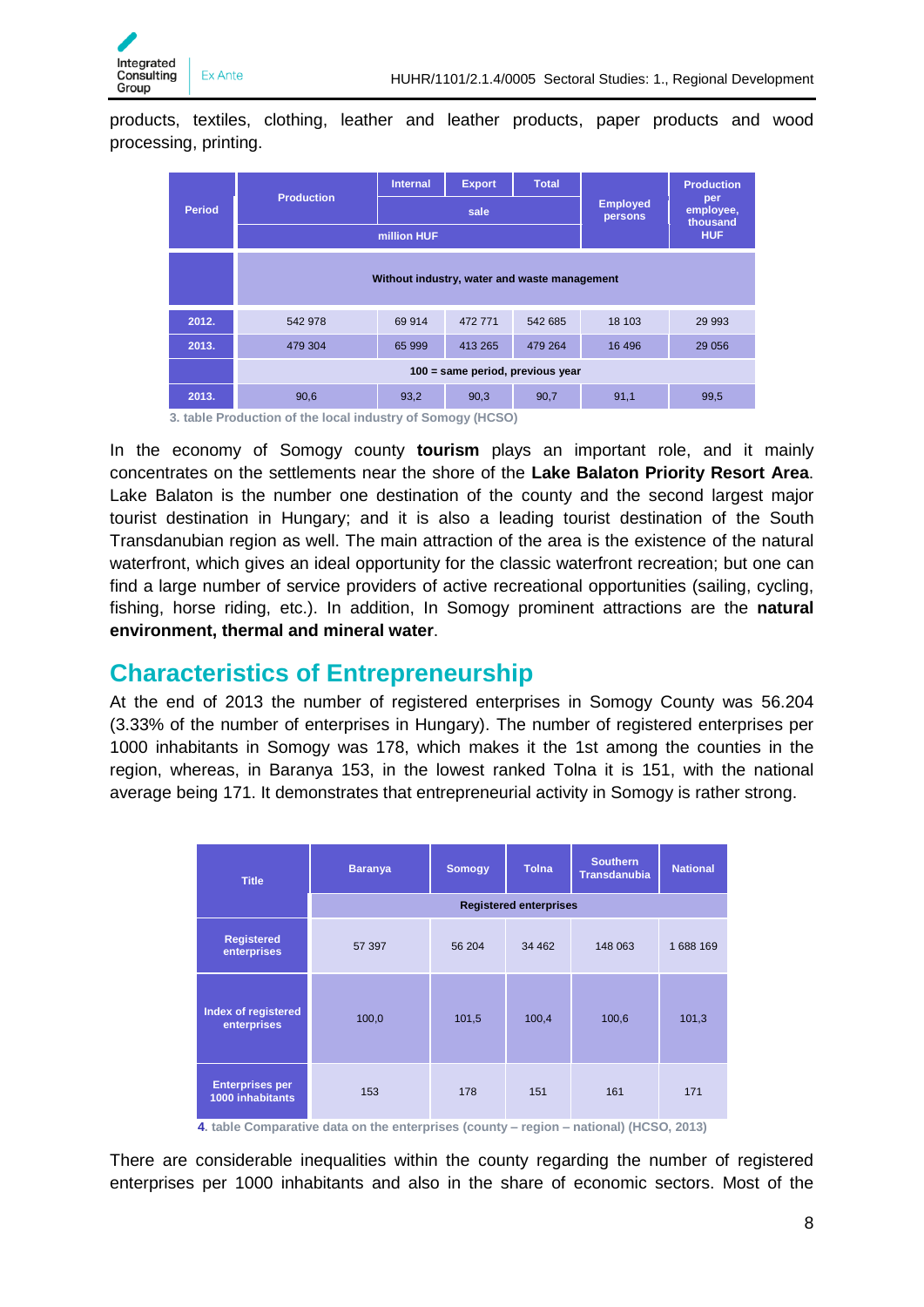

enterprises are in the micro regions alongside Lake Balaton (Fonyódi 289, Balatonföldvári 232, Siófoki 191, Marcali 170) where the service sector – especially tourism-based accommodation and catering services – has the greatest proportion (70-80%, while in Marcali, which has peripheral role in the tourism of Lake Balaton only 50%). The Csurgó micro region – unlike the other most underdeveloped micro region – has significant number of enterprises (it is ranked  $3<sup>rd</sup>$  among the micro regions of Somogy), so entrepreneurship is surprisingly high. It has the most enterprises with agricultural profiles, with a share of 71% of all enterprises in Csurgó. Kaposvári micro region regarding the number of registered enterprises per 1000 inhabitants is in the mid-range, with a high (69%) proportion of services. The less developed micro regions have the less registered enterprises per 1000 inhabitants; hence the two indicators – level of economic development and number of enterprises – have a strong correlation to each other.

### <span id="page-8-0"></span>**Local Economic Characteristics**

Local economic characteristics are shown below separately for each district:

#### *Barcsi district*

Regarding the sectoral distribution of the businesses operating in the Barcsi district, the role of **agriculture** and **trade** is significantly higher than the county rate, but the **manufacturing industry** also represents a major weight. In contrast, there is less emphasis on the service sector in this district, with the exception of financial and insurance activities.



Barcsi district has the worst labour market opportunities in Somogy County. The average number of job seekers is around 2700 people, but the first quarter of 2013 it exceeded 3500 people, which number has been decreased below 2400 in the 3rd quarter. The unemployment rate is nearly twice as the national rate and the highest in the county. Between 2007 and 2013 there was no observation of a decreasing trend in the level of unemployment.

At the same time, **tourism development projects** appear as significant possibilities among the development opportunities, especially complex developments related to the Drava River. This is justified because "Gate of the Drava River"

(Dráva Kapuja)

and "Ancient Drava" projects (Ős-Dráva) still have numerous untapped potential in terms of nature tourism even on country-level.

#### *Csurgói district*

Regarding the sectoral distribution of the businesses operating in the Csurgói district **agriculture** represents an outstanding proportion (close to 20%, while the nationwide average is around 5%). In contrast, the service sectors are

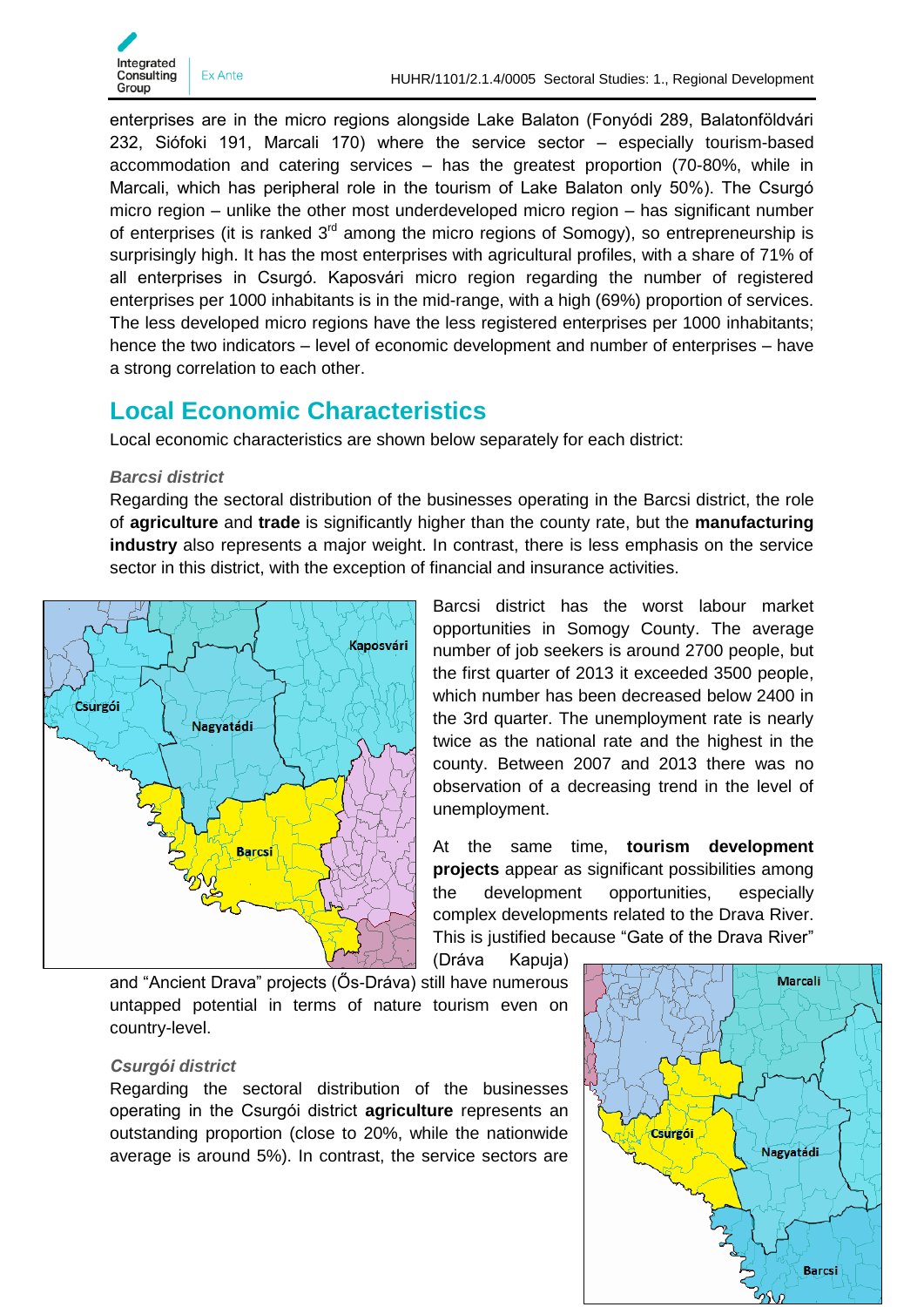

less emphasized in this district. The Csurgói district is one of the most disadvantaged districts.

Csurgói district has unfavourable labour market opportunities in Somogy County. The number of job seekers at the time of this analysis was on average around 1900 people, but in the first quarter of 2013 it was close to 2500, which for the 3rd quarter of the year have been reduced under 1700 people. The rate of unemployment is nearly twice as the national rate, the second highest in the county. Between 2007 and 2013 there was no decreasing trend observed regarding the high level of unemployment, but even a slight increase have been developed over the past seven years.

One of the seven **industrial park**s of the county is located in Csurgó; there is a well-founded need for the development of this industrial park and for a foundation of an agricultural-type manufacturing and logistics centre.

#### *Fonyódi district*

Compared to the other districts in the county, Fonyódi district has an outstanding natural potential for strengthening the **tourism potential** of the district due to the proximity of Lake Balaton and consequently due to the geographical concentration of tourism (next to Siófoki district).



In addition, the **manufacturing industry** on the basis of the agricultural production also represents a significant weight in the region. Other industry in the region has never been important; due to the proximity of Lake Balaton industrial activity was limited. Based on the capabilities of the district, **agricultural production** is still going on, but this is not primarily in large-scale framework. Typical activities are **grape and fruit production**, which has traditions in the region and form the basis of the local **wine production**. Grape growers and wine producers with nationwide reputation can be found in the district.

As to agriculture, it should be noted that there are significant **forest areas** belonging to the background settlements of the

district, which are mostly private property. In addition to the agricultural use of forests they also represent lots of opportunities to attract tourism (forest parks, picnic and hiking areas, hunting).

#### *Kaposvári district*

Kaposvári district is the largest of the districts: 120.634 people live here in 78 settlements (2010); its territory is the quarter of the county, and the population makes up the third of the population of the county.

The **entrepreneurial and business environment of the district can be characterized by diversity**. In practice, almost every sector of the national economic sectors can be found. The problem is, however, the **ambiguous state of infrastructure**. As a benchmark: the relatively mature and developed infrastructure of Kaposvár and its close surroundings and the underdeveloped infrastructure and environment of Kadarkút. An essential problem is that road network for the accessibility of the district is missing. The railway has been regressed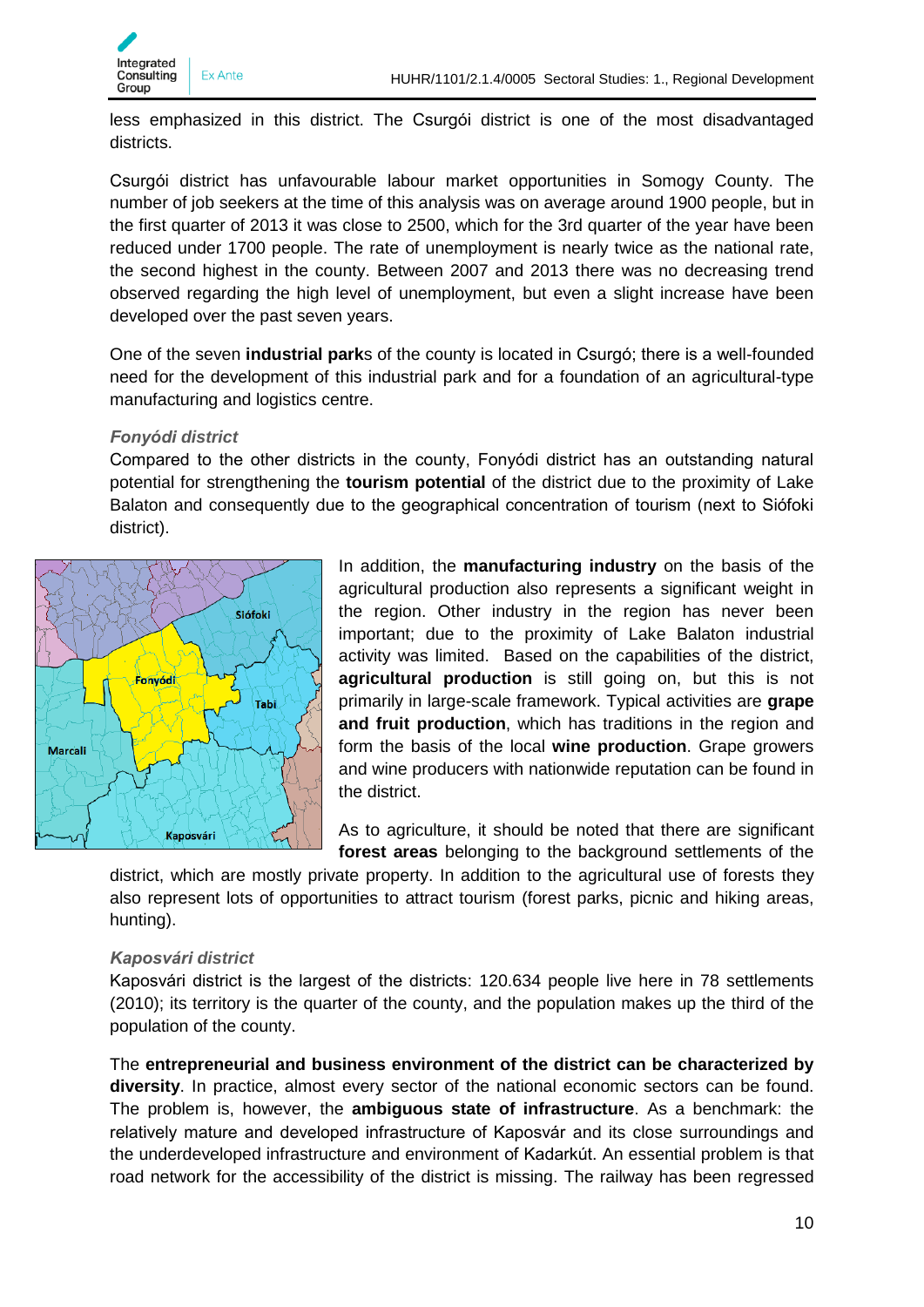

and other infrastructural investments and logistics systems that stimulate business evolve slowly. The cessation of large-scale farms, the decline of manufacturing, the decrease of labour-intensive crop and livestock production and in parallel the release of large numbers of unskilled or low-skilled labour imply increased employment problem.

Two of the seven **industrial park**s of the county are located in Kaposvár.

The district is rich in natural and built heritage and it preserved its traditions; presenting them through the **development of tourist attractions and services** could play a role not only in the demonstration of the district but the development of local employment and economy.

#### *Marcali district*

Although not a big one, Marcali district can be divided into three parts with different needs and characteristics: 1. town of Marcali and the centre of the district, 2. lake shore settlements, 3. small villages located the south of Lake Balaton.

The district, as well as the entire county is characterized by a decline of population, worn out villages and high rates of unemployment. The entrepreneurial and business environment of the district can be characterized by diversity.



The problem is, however, the **ambiguous state of infrastructure**. Infrastructural investments and logistics

systems that stimulate business evolve slowly. The cessation of large-scale farms, the decline of manufacturing, the decrease of labour-intensive crop and livestock production and in parallel the release of large numbers of unskilled or low-skilled labour imply increased employment problem.

The district is rich in natural and built heritage and it preserved its traditions, the shore of Lake Balaton is one of the most visited touristic destinations of the country; presenting these through the **development of tourist attractions and services** could play a role not only in the demonstration of the district but the development of local employment and economy.

The **development of Marcali Industrial Park** is an important task, which includes the development of the missing infrastructure, internal road network, street lighting, as well as information technology, network security.



#### *Nagyatádi district*

One town is located in the Nagyatádi district, a significant proportion of job opportunities and public services are concentrated here. The district has unfavourable demographic and economic situation and belongs to disadvantaged areas of Hungary. **Agriculture, forestry and trade** have a significant weight in the economic structure of the district, as well as within industry in the **mechanical engineering** and **metal working** sector operate major companies.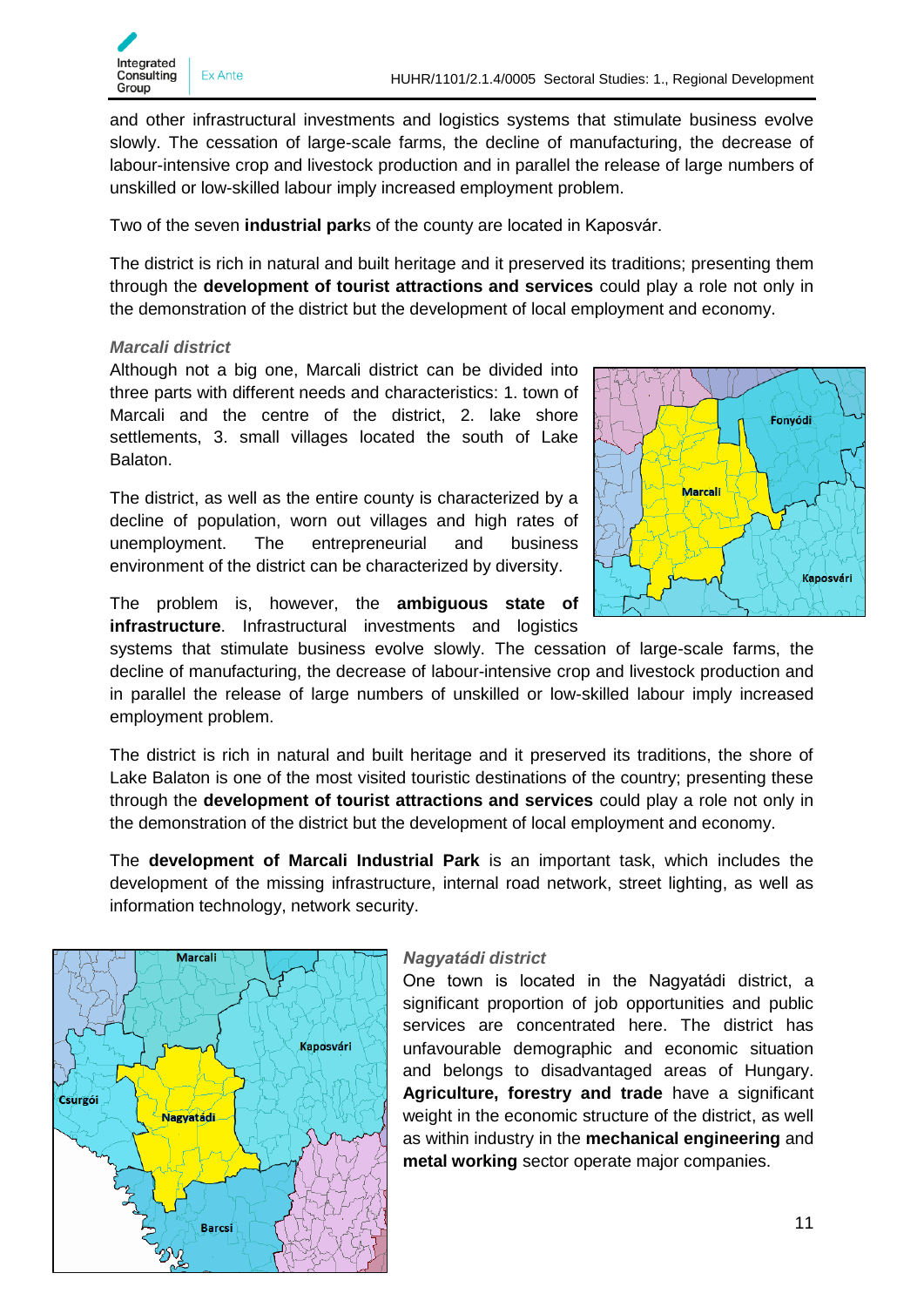

The main development ideas of the district are related to the development of business infrastructure: the complex **development of the industrial area in south Nagyatád** and the **development of the industrial area in Lábod**.

Specific local business needs are the basis for the development; there are already a significant number of businesses operate in these development areas; these businesses – based on a regional needs assessment – plan to realise establishment and technology developments associated with significant job creation; to implement this, it is essential to have the appropriate quantity and quality of business infrastructure provided by the local municipality.

Besides the business infrastructure development, another chance of the district to breakout could be the design and development of **complex tourism product packages** based on the **mineral and thermal water** resources and the natural values which would be connected with the spa and swimming pool development in Nagyatád. In addition, development ideas based on **ecotourism attractions** were formulated by the district; which would affect several settlements in the district.

#### *Siófoki district*

Siófoki district involves a total of 24 settlements of which three settlements (Siófok, Balatonföldvár and Zamárdi) and have town status.

Compared with the other districts of the county, Siófoki district has outstanding potentials for strengthening **tourism potential** due to the natural potential of Fonyódi district and the proximity of the lake and, consequently, due to the geographical concentration of tourism (next to Fonyódi district). Currently, the industrial sector (limited to **construction industry** and the **manufacturing industry**) and the trade and service sector (representing a significant proportion in the economy of the district) is limited to the centre of the region.

#### *Tabi district*

Tabi district basically has **agricultural** characteristics. Conventional field crops represent the largest weight in the agricultural production. The main crops are cereals, maize, sunflower and canola, which are sold unprocessed.

In the last decades, the industrial activities concentrated to Tab as the centre of the micro-region; to serve this function, a good level of infrastructure was built here. As a result, the northern part of the region, the group of settlements in Kis-Koppány Valley with the centre of Tab are the most developed. The job opportunities are the most favourable here; of the working population of the surrounding villages are employed in Tab. Besides Tab. no other settlement has significant economic potential. The district is the background area of Lake Balaton (9



settlements of the district belong to Lake Balaton Priority Resort Area); despite there are no considerable tourism in the settlements, though the existing natural conditions, **tourist attractions** embody more options.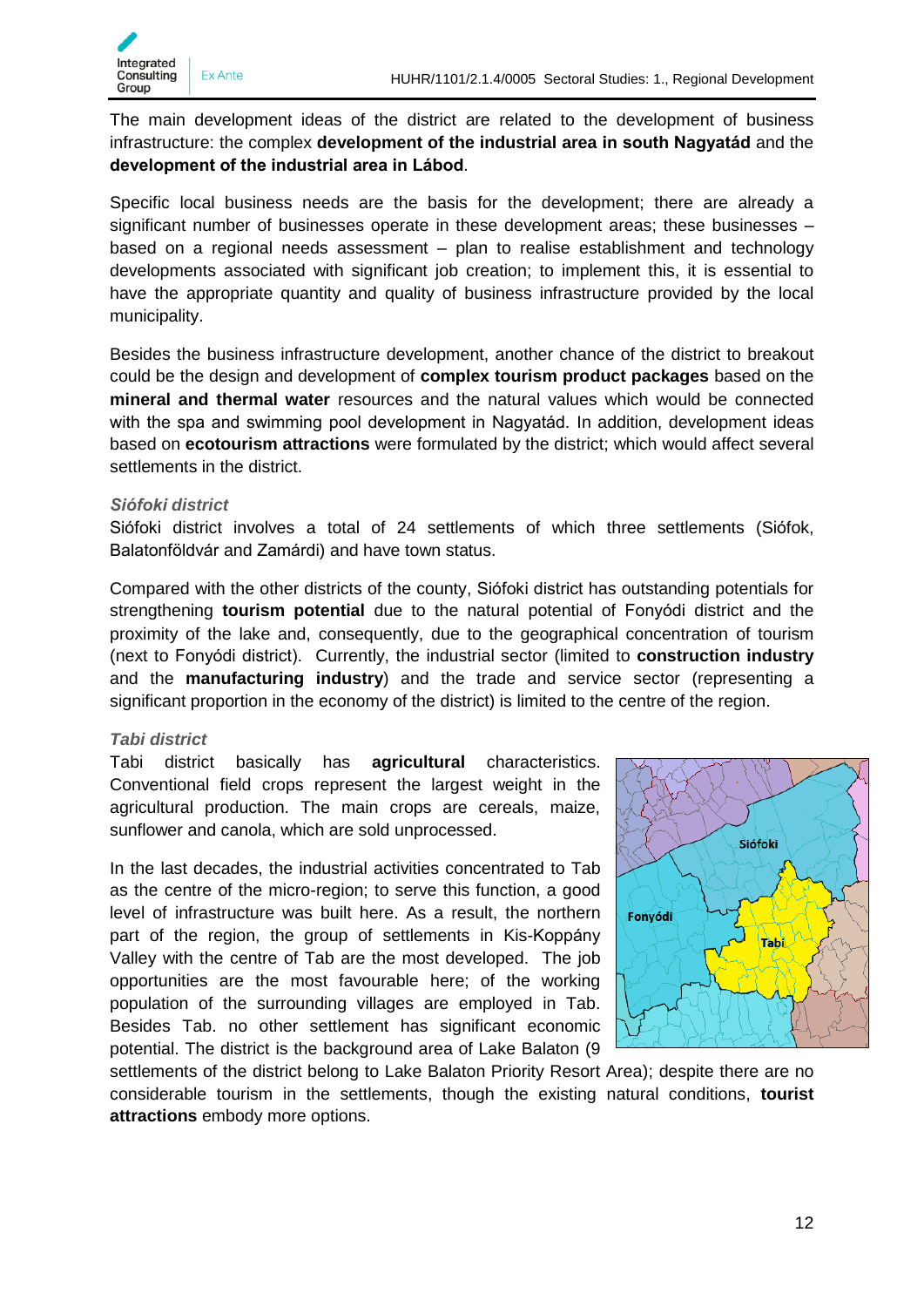

### <span id="page-12-0"></span>**Business Infrastructure**

There were 179 industrial parks established in the country, seven of them are located in the county (Kaposvár (2), Siófok, Marcali, Barcs, Nagyatád, Csurgó). In the EU implementation period of 2007-2013 only the Northern Industrial Park in Kaposvár won development resources. The same is true for business incubators (two developments in Kaposvár were supported), though these institutions should become a major instrument in the process of strengthening SME start-ups.

The reinforcement of services and infrastructure in underutilised industrial parks, along with the enhancement of cooperation and marketing is necessary, apart from improving their utilisation, and providing incentives for local businesses to settle in such.

In Somogy County, the micro region of Barcs consists of 26 settlements: this is the Barcs Emphasized Enterprise Zone and it was established in 1998. There are plans for small regions of Siófok and Tab to establish the South-Balaton Enterprise Zone and its preparatory study has already been made.

The enterprise zones are not competitive among investors with their existing infrastructure, as they fail to provide complex services, and the institution system, necessary for their efficient operation, has not been established either.

The Somogy-Flandria Incubator House and Conference Centre was established in 1996 at Kaposvár with state and regional financial support. The main intention of the incubator house was to help in settlement of family enterprises and SMEs operated by young contractors. At the moment, 13 SME's and individual entrepreneurs work at the incubation house.

The weight/importance of R&D activities in the county is far below regarding to similar data in the more developed regions. The competitive disadvantage of the county is most noticeable in respect of the research and development expenditures. The county's share of national expenditure is only 0.75% (2012). The role of Kaposvár University is particularly important in the field of innovation in agriculture and food industry.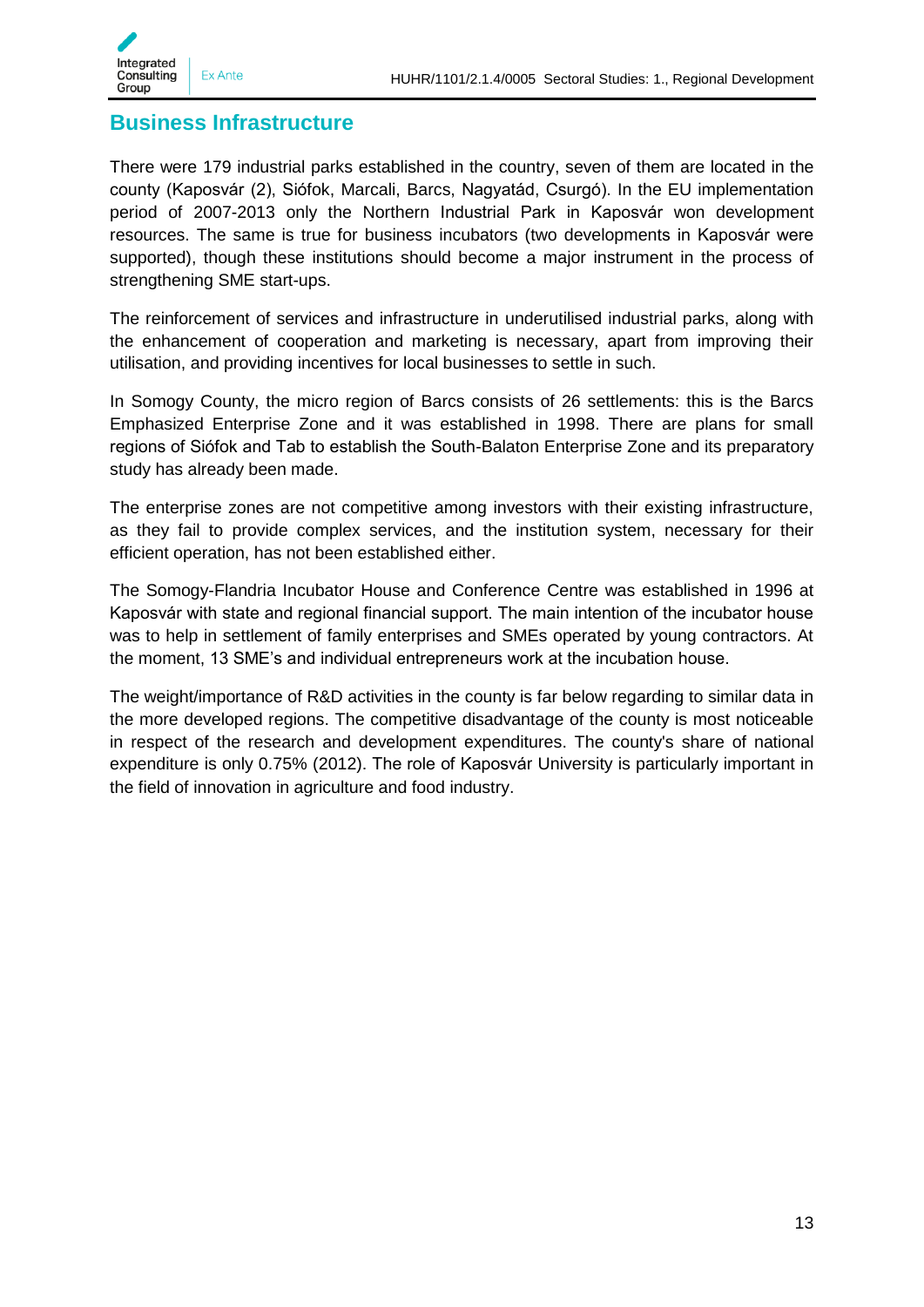Integrated **Consulting** Group

Ex Ante

HUHR/1101/2.1.4/0005 Sectoral Studies: 1., Regional Development

|                                        |                                   |                                                                       |                                                                 | <b>Hungarian</b>                                                         |                                        | Foreign                      |                                        |                              |
|----------------------------------------|-----------------------------------|-----------------------------------------------------------------------|-----------------------------------------------------------------|--------------------------------------------------------------------------|----------------------------------------|------------------------------|----------------------------------------|------------------------------|
| <b>Territorial unit</b>                | <b>Number of R&amp;D</b><br>sites | <b>Actual</b><br>number of<br>personnel at<br>the R&D<br><b>sites</b> | <b>Calculated</b><br>number of<br>personnel at<br>the R&D sites | <b>Total amount</b><br>spent on<br><b>R&amp;D, million</b><br><b>HUF</b> | <b>Number of</b><br>books,<br>chapters | <b>Number of</b><br>articles | <b>Number of</b><br>books,<br>chapters | <b>Number of</b><br>articles |
|                                        | 2005                              |                                                                       |                                                                 |                                                                          |                                        |                              |                                        |                              |
| <b>Baranya</b>                         | 161                               | 3658                                                                  | 1 0 6 4                                                         | 4 9 9 9.5                                                                | 290                                    | 1 5 4 1                      | 50                                     | 965                          |
| <b>Somogy</b>                          | 35                                | 511                                                                   | 169                                                             | 1 209,9                                                                  | 28                                     | 249                          | 5                                      | 100                          |
| <b>Tolna</b>                           | 10                                | 231                                                                   | 109                                                             | 249,1                                                                    | 13                                     | 89                           | 3                                      | $\overline{2}$               |
| <b>Southern</b><br><b>Transdanubia</b> | 206                               | 4 4 0 0                                                               | 1 3 4 2                                                         | 6 4 5 8 , 5                                                              | 331                                    | 1879                         | 58                                     | 1 0 6 7                      |
| <b>National</b>                        | 2516                              | 49 723                                                                | 23 239                                                          | 207 764,0                                                                | 3796                                   | 19510                        | 949                                    | 13 902                       |
|                                        | 2012                              |                                                                       |                                                                 |                                                                          |                                        |                              |                                        |                              |
| <b>Baranya</b>                         | 147                               | 2 4 2 8                                                               | 1 0 9 5                                                         | 13 285,9                                                                 | 548                                    | 677                          | 272                                    | 1016                         |
| <b>Somogy</b>                          | 43                                | 584                                                                   | 353                                                             | 2 7 4 2, 1                                                               | 46                                     | 128                          | 24                                     | 127                          |
| <b>Tolna</b>                           | 17                                | 228                                                                   | 146                                                             | 835,4                                                                    | 22                                     | 28                           | 9                                      | 3                            |
| <b>Southern</b><br><b>Transdanubia</b> | 207                               | 3 2 4 0                                                               | 1594                                                            | 16 863,4                                                                 | 616                                    | 833                          | 305                                    | 1 1 4 6                      |
| <b>National</b>                        | 3090                              | 56 486                                                                | 35 732                                                          | 363 683,4                                                                | 7 7 2 4                                | 13 008                       | 3 3 8 9                                | 14 806                       |

**5. table R&D sites (HCSO, 2012)**

Regarding R&D, Somogy County has potentials mainly in the agricultural and food industry in terms of innovation, according to the profile of Kaposvár University, as well as the significant potential of economic segments of the county. In the field of R&D Somogy County showed a development path similar to the national average in the period 2005-2012. The growth of R&D expenditures exceeded the national trend, while the number of employees in R&D increased by 14%, which is slightly above the national growth. In spite of these, the county is present in the field of R&D with a modest capacity; neither the number of employees nor the value of expenses has reached 1% of the national average. In South Transdanubia the county shared 16% of the expenses and 18% of the workforce. During the examined 7 year long period the dominance of Budapest remained unchanged compared to the rest of the country with the respect both of the R&D expenditures and the number of workers.

# <span id="page-13-0"></span>**Stakeholder Analysis**

# <span id="page-13-1"></span>**National and Local Actors Interested in Regional Development**

### <span id="page-13-2"></span>**Government Office for Somogy County**

Several administrative departments are concerned in the county government office regarding regional development. The two professional management organisation of the government office which has a role in the local labour-market are the Labour Affairs Center and the Labour Affairs Inspectorate. The Labour Affairs Center helps people find vacant jobs and aids the employers finding suitable labour. The Labour Affairs Inspectorate is tasked to enforce the Labour Law among employers.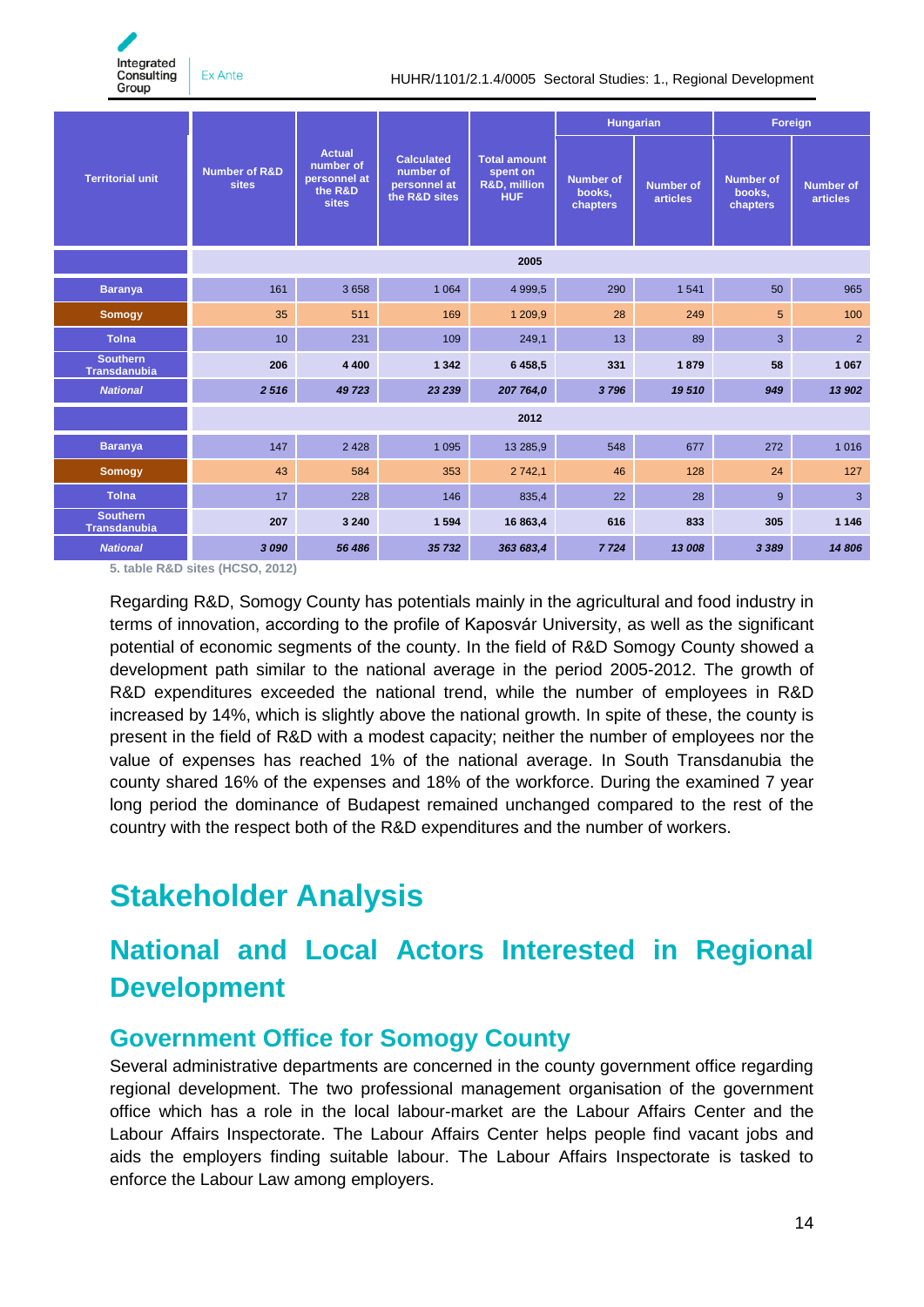

### <span id="page-14-0"></span>**Széchenyi Program Office**

The office primarily sets up, manages and monitors the projects funded from EU funds. Due to the EU funds its role is in regional development is fundamental. The Southern Transdanubian regional office handles the county.

### <span id="page-14-1"></span>**South Transdanubian Regional Development Agency**

In recent years, the Agency acting as the intermediary body of Operational Program of Transdanubia was responsible for implementing regional development programmes financed by EU Funds. In the period of 2007-2013, the organisation helped to implement 904 projects financed by 241,7 billion Ft support. According to the latest information, in the next period of 2014-2020 the responsibility of the Agency will be confined to county level. The experience the organisation gained between 2007-13 is a great asset to be built upon and the use of it for cross-border cooperations is highly recommended.

### <span id="page-14-2"></span>**Chamber of Industry and Commerce of Somogy**

The local chamber of industry is and important actor in regional development as it provides useful information and help to the various companies and entrepreneurs.

### <span id="page-14-3"></span>**Zselic Non-profit Association for Rural Development**

The association wants to move further the interest of the people living in Zselic. The organization lobbies in favour of Zselic on various forums. It's goal is to help the Zselic area and the whole Southern Transdanubian Region to improve the standards of living, and to develop the rural areas.

### <span id="page-14-4"></span>**Districts and local self-governments**

It has to be highlighted that the districts and the local self-governments are stakeholders in the regional development. Settlement development is basicly the task of town authorities. The districts doesn't have their own self-governments but they are a help to the settlements to cooperate between each other.

# <span id="page-14-5"></span>**Organizations of Kaposvár**

### <span id="page-14-6"></span>**KAPOS Holding Ltd.**

The City of Kaposvár united in a holding its own companies in order to achive unified control over them. The holding was founded in 2011. It has common procurement, controlling, IT systems, account management. The holding operates all the public services of the city, including waste management, public transport, spas and property management.

### <span id="page-14-7"></span>**Urban Development of Kaposvár Non-profit Ltd.**

Its primary task is to handle the rehabilitation, development and planning projects of the city. Its goal is to help improve the local economy while equally taking into consideration the both the public, private and NGO sectors' interests.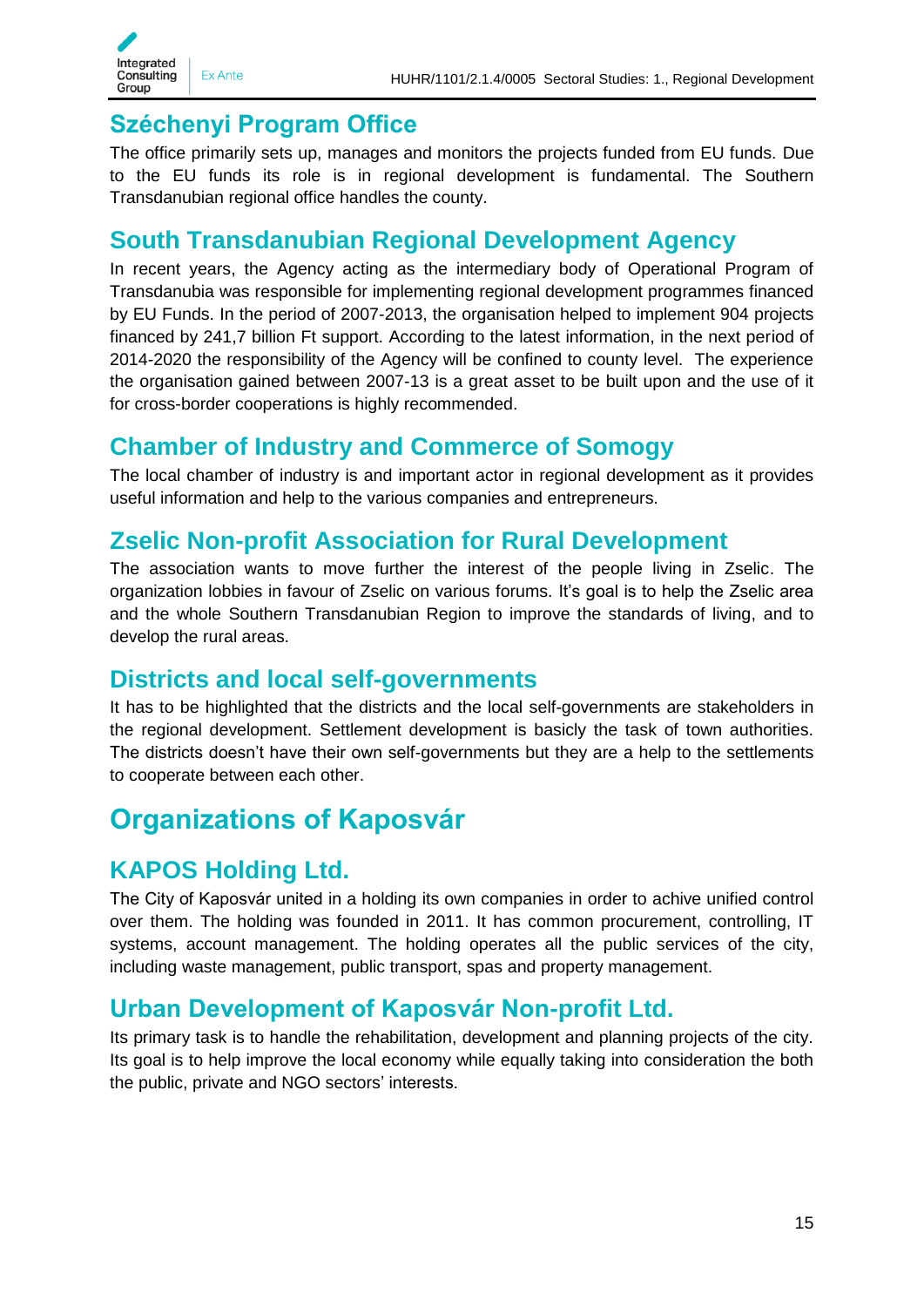

# <span id="page-15-0"></span>**SWOT Analysis**

| <b>Strengths</b>                                                                                                                                                                                                                                                                                                                                                                                                                                                                                                                                                                                                                                                                                                                                                                                                                                                                          | <b>Weaknesses</b>                                                                                                                                                                                                                                                                                                                                                                                                                                                                                           |
|-------------------------------------------------------------------------------------------------------------------------------------------------------------------------------------------------------------------------------------------------------------------------------------------------------------------------------------------------------------------------------------------------------------------------------------------------------------------------------------------------------------------------------------------------------------------------------------------------------------------------------------------------------------------------------------------------------------------------------------------------------------------------------------------------------------------------------------------------------------------------------------------|-------------------------------------------------------------------------------------------------------------------------------------------------------------------------------------------------------------------------------------------------------------------------------------------------------------------------------------------------------------------------------------------------------------------------------------------------------------------------------------------------------------|
| $\rightarrow$ Excellent potentials and experience<br>for quality agriculture and quality food<br>production.<br>$\rightarrow$ The lakeside area is relatively well<br>developed, it is available using good<br>level of infrastructure, and tourism is<br>traditionally based on the local<br>economy.<br>→ Kaposvár is relatively developed,<br>though its accession to the national<br>infrastructure is limited.<br>> County players are characterised<br>with strong entrepreneurial activity.                                                                                                                                                                                                                                                                                                                                                                                        | Disadvantageous settlement structure:<br>$\rightarrow$ Somogy mainly is an area with small<br>and tiny villages.<br>$\rightarrow$ There are many dead-end villages<br>among the small villages; it makes<br>transport difficult.<br>$\rightarrow$ A significant number of settlements<br>are connected to the national<br>infrastructure poorly.<br>> Unfavourable demographic trends<br>(migration, decreasing population).<br>$\rightarrow$ Untapped economic development<br>opportunities in many areas. |
| <b>Opportunities</b>                                                                                                                                                                                                                                                                                                                                                                                                                                                                                                                                                                                                                                                                                                                                                                                                                                                                      | <b>Threats</b>                                                                                                                                                                                                                                                                                                                                                                                                                                                                                              |
| $\rightarrow$ Significant economic potential in the<br>agro-food sector, and wood<br>processing industry<br>$\rightarrow$ The development of the tourism<br>sector provides several numbers of<br>options, not just for the lake shore<br>settlements, but also in other areas of<br>the county (eco-tourism, water<br>tourism, hunting, cycling tourism,<br>$etc.$ ).<br>$\rightarrow$ There are significant renewable<br>energy resources in the region - solar<br>and wind energy, geothermal,<br>biomass, biogas, energy crops -<br>significant economic recovery could<br>be reached through them.<br>$\rightarrow$ The ongoing road network<br>improvements will improve the<br>county's accessibility (M9)<br>$\rightarrow$ There are seven industrial parks in<br>the county, which have unused<br>capacities<br>> Increased usage of common (cross-<br>border) EU funds EU funds | $\rightarrow$ In the next decade, several small<br>settlements could be abandoned, if<br>demographic conditions or migration<br>indicators will not change.<br>$\rightarrow$ Employment rates continue to<br>deteriorate<br>$\rightarrow$ Less foreign direct investment,<br>venture capital and investment to the<br>region                                                                                                                                                                                |

# <span id="page-15-1"></span>**Identification of key challenges**

Somogy County - although having **excellent potentials** in many areas -, has shown **negative trends** in recent years regarding a number of economic and social indicators. Besides declining population, negative migration trends, rate of unemployment above the national average the decreasing GDP per capita, the declining ability to attract capital and low R&D activities indicate the importance of interventions.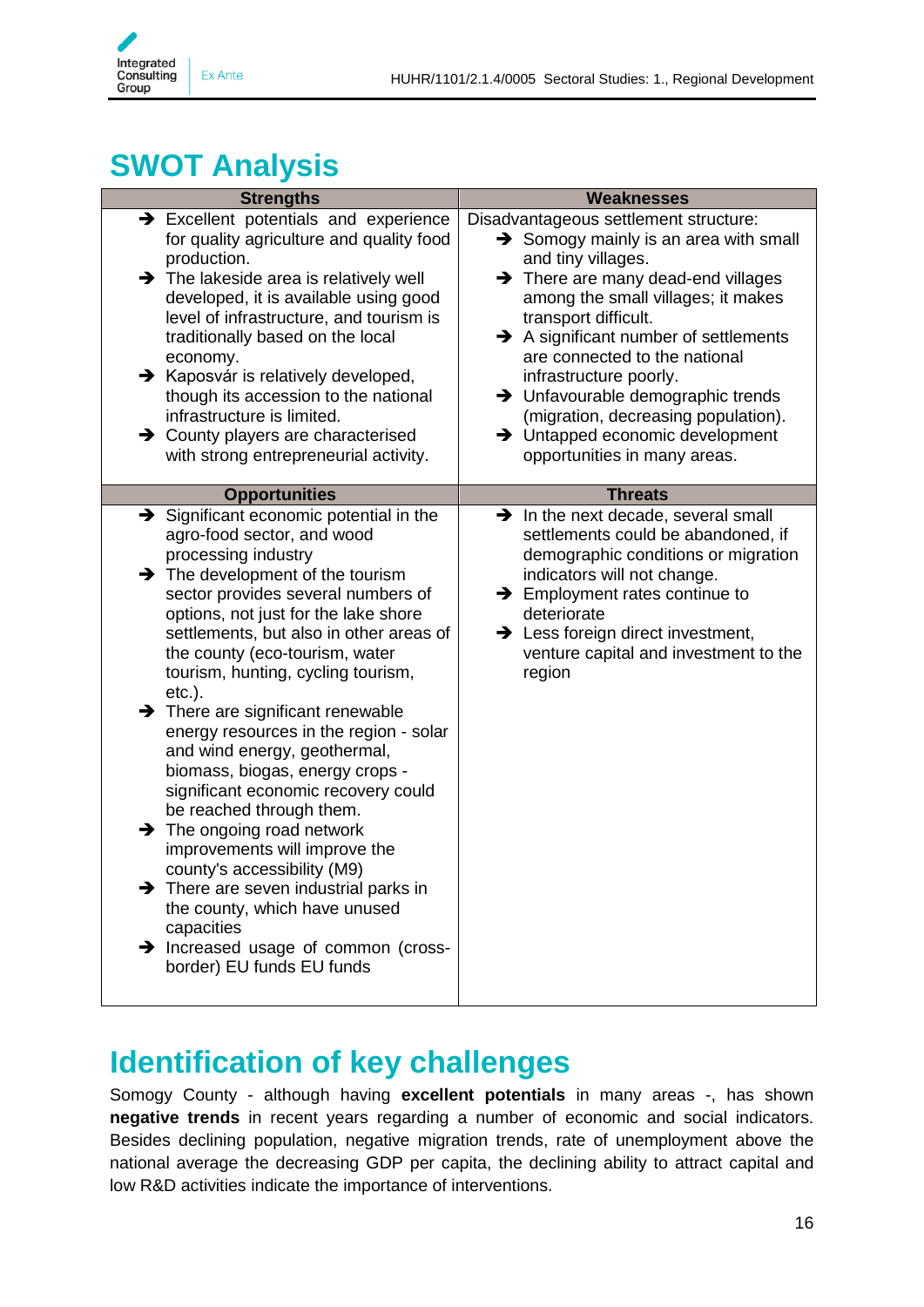

Despite the county's excellent agricultural conditions and traditions of food processing the county produces little processed, high added-value agricultural and food products: the employment potential of the **agro-food sector** is not exploited.

The high proportion of forests would be an excellent opportunity for the **forest-based sectors**; the vast majority of forest products leave the district unprocessed. Today, a significant portion of timber is used for energy purposes, but the wood chips produced mostly satisfy the energy needs of consumers outside the county.

Settlements lying close to the lake, rich in natural and built heritage villages offer excellent opportunities for the **development of the tourism industry**, while in the respect of overnight stays and incomes from tourism Somogy county has one of the weakest indicators in the region.

The county has significant untapped potential in the energy sector, especially in the field of **renewable energy production**.

Another possible breakout point could be the field of **innovation and R&D:** building on the universities and research institutions in the region it may be possible to serve the innovation needs of the most important economic sectors (agriculture, food industry, wood industry, power engineering, machine building, textile industry, etc.) and increase the county's business competitiveness with the utilization of R&D results.

- **1. There are negative trends in recent years regarding a number of economic and social indicators**
- **2. The county has significant untapped potential in the energy sector, especially in the field of renewable energy production.**
- **3. Further development is needed int he agro-food industry.**
- **4. Further development of the tourism industry.**
- 5. **Expand the the innovation activities further in the county.**

# <span id="page-16-0"></span>**Cross-sectoral Linkages**

# <span id="page-16-1"></span>**Environmental Protection and Water Management**

The environmental protection and regional development, urban infrastructure, mainly related through the area of utilities. Improvement of the utility infrastructure is needed in settlements; the development of the quality of drinking water is a need and in most of the villages it is needed to solve the missing wastewater treatment problem.

# <span id="page-16-2"></span>**Agriculture**

In Somogy County agriculture plays an important role, (agriculture has a bigger weight in the county in GDP generation and in employment than the national average), and regarding the development of the area it is clearly the most important sector. Beside tourism, this could be a major break-point of the county, especially in the remote villages, that are more distant from the Lake. In the majority of districts the agro-food sector has unexploited potential of employment, economy and regional development.